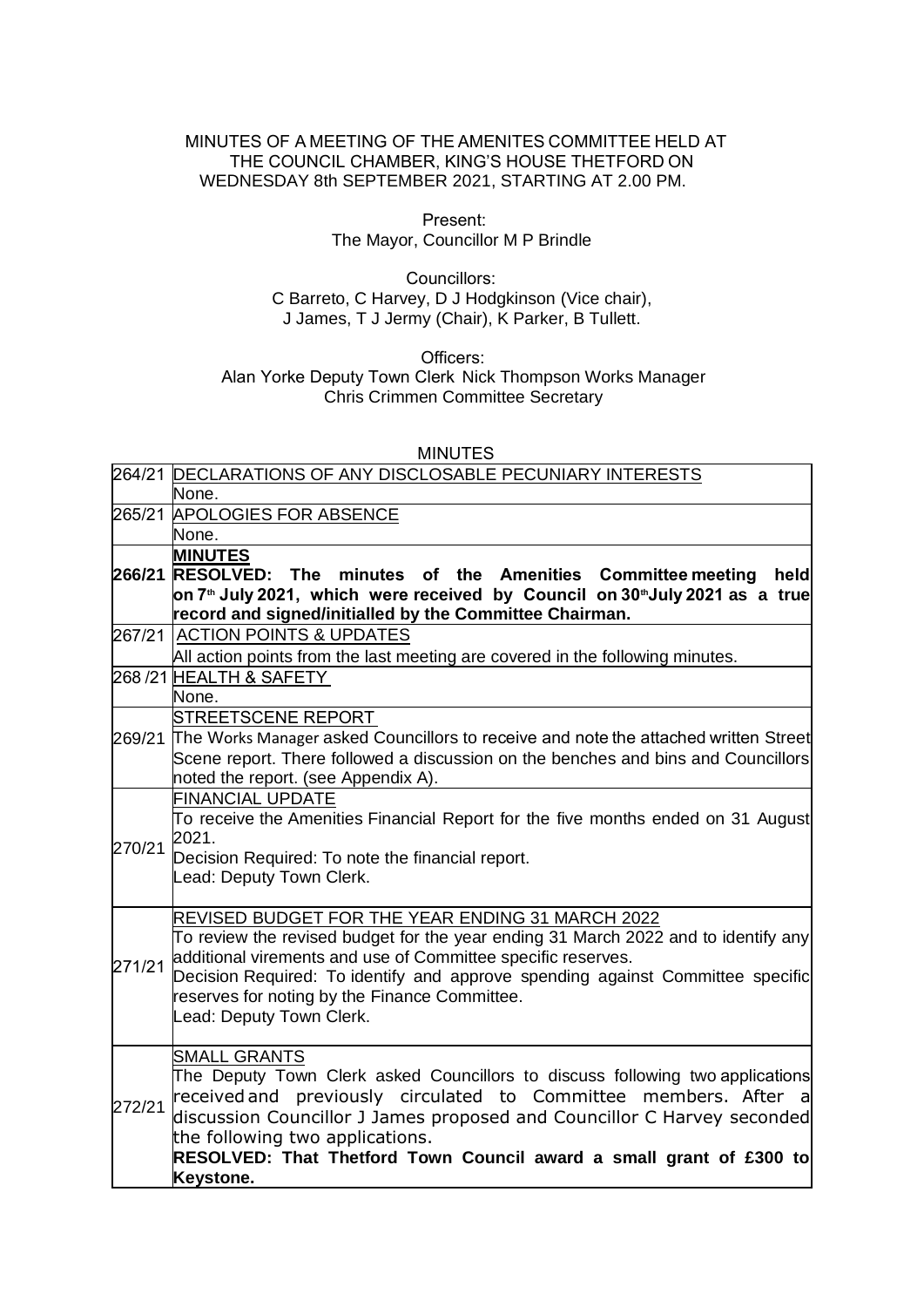|        | 15.                                                                                                                                                                                                                                                                                                                                                                                                                                                                                                      | RESOLVED: That Thetford Town Council award a small grant of £300 to Chapter                                                                                                                                                                                                                                                                                                       |                                                    |  |  |
|--------|----------------------------------------------------------------------------------------------------------------------------------------------------------------------------------------------------------------------------------------------------------------------------------------------------------------------------------------------------------------------------------------------------------------------------------------------------------------------------------------------------------|-----------------------------------------------------------------------------------------------------------------------------------------------------------------------------------------------------------------------------------------------------------------------------------------------------------------------------------------------------------------------------------|----------------------------------------------------|--|--|
| 273/21 | <b>NUNS BRIDGES CONSULTATION</b><br>Leads: Officers and Chairman.                                                                                                                                                                                                                                                                                                                                                                                                                                        | To review a supplementary consultation carried out in January/February 2021 on<br>proposed hedge planning around Nun's Bridges. The consultation asked the<br>public three questions (see attached responses).<br>Decision Required: Which options to choose for questions 1,2 and 3.                                                                                             |                                                    |  |  |
|        | PUBLIC MOWING CONSULTATION<br>To review and discuss the results of the public consultation for mowing regimes for<br>open spaces around Thetford which received 250 responses. The Chair asked<br>Councillors to decide and make recommendations on the mowing regimes to be<br>implemented in future years. After a discussion Councillor J James proposed and<br><b>Councillor M Brindle:</b><br>RESOLVED: That the Amenities Committee approve the mowing regime as<br>outlined in the schedule below |                                                                                                                                                                                                                                                                                                                                                                                   |                                                    |  |  |
|        | <b>Area</b>                                                                                                                                                                                                                                                                                                                                                                                                                                                                                              | <b>Consultation Result</b>                                                                                                                                                                                                                                                                                                                                                        | <b>Council Decision</b>                            |  |  |
| 274/21 | <b>School Plain</b>                                                                                                                                                                                                                                                                                                                                                                                                                                                                                      | Option C - reduced mowing frequency to<br>once or twice a year at this site, leaving a<br>path along the diagonal edge                                                                                                                                                                                                                                                            | Approved.                                          |  |  |
|        | Melford<br>Common                                                                                                                                                                                                                                                                                                                                                                                                                                                                                        | Option D - reduced mowing frequency from Leave Melford<br>every 2-3 weeks to every 4-6 weeks over<br>both the upper and lower parts of Melford<br>Common.                                                                                                                                                                                                                         | Common mowing<br>regime as it is.                  |  |  |
|        | Lady Gentle<br>Meadow                                                                                                                                                                                                                                                                                                                                                                                                                                                                                    | Option C - reduced mowing frequency to<br>once or twice a year at this site, leaving a<br>path around the site.                                                                                                                                                                                                                                                                   | Approved.                                          |  |  |
|        | <b>Nuns Bridges</b>                                                                                                                                                                                                                                                                                                                                                                                                                                                                                      | Option C - reduced mowing frequency to<br>once or twice a year on some parts of this<br>site, leaving other areas cut as at present.                                                                                                                                                                                                                                              | Leave Nun's Bridges<br>mowing regime as it<br>lis. |  |  |
|        | <b>Nunnery Drive</b>                                                                                                                                                                                                                                                                                                                                                                                                                                                                                     | Option $C$ – leave as it is at reduced mowing<br>frequency to once or twice a year over<br>most of this site.                                                                                                                                                                                                                                                                     | Leave Nunnery Drive<br>mowing regime as it<br>js.  |  |  |
|        | to Bury Road                                                                                                                                                                                                                                                                                                                                                                                                                                                                                             | St Barnabas Close Option C - reduced mowing frequency to<br>once or twice a year over most of this site.                                                                                                                                                                                                                                                                          | Approved.                                          |  |  |
|        | <b>Barnham Cross</b>                                                                                                                                                                                                                                                                                                                                                                                                                                                                                     | That the Council seeks quotes for mowing a<br>Old Playing Fields maze through the meadow (Option D) and<br>adopts Option C (half of the site nearest the<br>houses to be mown every 4-6 weeks, half<br>to be mown once or twice a year) if this<br>proves unaffordable                                                                                                            | Approved.                                          |  |  |
| 275/21 | Council                                                                                                                                                                                                                                                                                                                                                                                                                                                                                                  | GRANT APPLICATION TO THE BRECKLAND COUNCIL GREEN GRANTS FUND<br>The Chair asked Councillors to discuss and agree the scope of a Thetford Town<br>grant application<br>the Breckland Council Green<br>to<br>£100,000. Councillor S Wright had been asked to work up an expression of interest<br>on the Lady Gentle Meadow. This would include renewing the fencing, gates, hedges | Grants<br>Fund<br>of                               |  |  |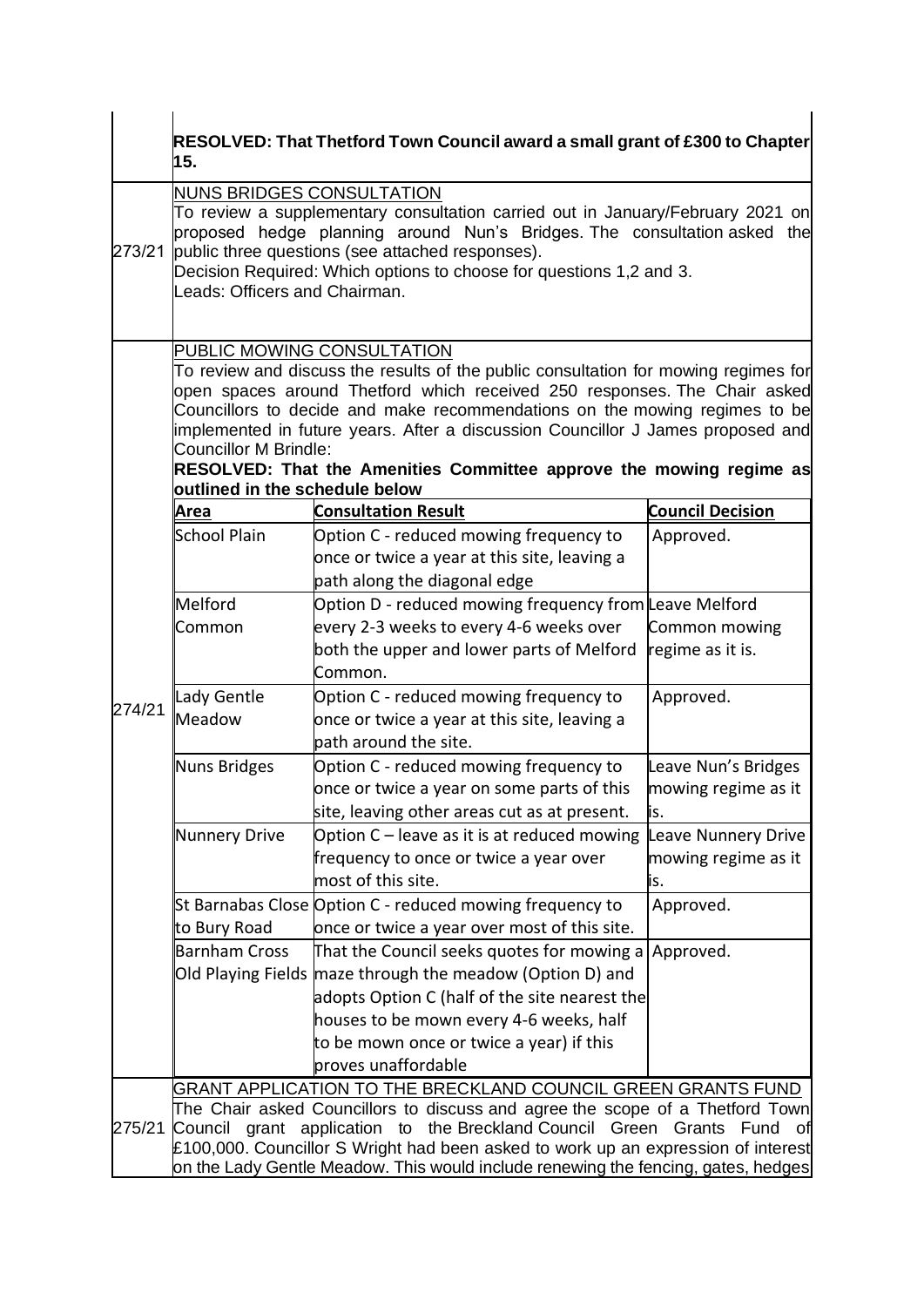|        | and adding Education Boards in this area. This was agreed and will be discussed at<br>the next meeting.                                                                                                                                                                                                                                                                                                                                                 |
|--------|---------------------------------------------------------------------------------------------------------------------------------------------------------------------------------------------------------------------------------------------------------------------------------------------------------------------------------------------------------------------------------------------------------------------------------------------------------|
| 276/21 | ANNUAL FRONT GARDEN COMPETITION<br>The Chair asked Councillors to discuss and agree the scope of the annual front<br>garden competition. The working group had produced a report (see Appendix B) and<br>Councillors endorsed the report. The committee will find a sponsor to take this<br>competition forward.                                                                                                                                        |
| 277/21 | <b>ISSUING OF LITTER PICKS TO LOCAL RESIDENTS</b><br>The Chair asked Councillors to discuss and agree the basis of issuing litter pick<br>equipment to local residents' groups (including organisations versus individuals,<br>maximum number that can be issued, and the maximum loan period). It was not know<br>if the Countryside Officer had issue guidance notes. This will be discussed again next<br>month when more details will be available. |
|        | CORRESPONDENCE<br>To note and discuss correspondence received.<br>278/21 Decision Required: None.<br>Lead: Officers.                                                                                                                                                                                                                                                                                                                                    |
|        | 279/21 COMMITTEE OFFICERS UPDATE<br>None.                                                                                                                                                                                                                                                                                                                                                                                                               |
|        | <b>COMMUNITY ENGAGEMENT</b><br>280/21 It was agreed to issue a press release on the Mowing Regime and the parking on Mill<br>Lane.                                                                                                                                                                                                                                                                                                                      |

Chairman.

# **APPENDA A ITEM 269/21 STREETSCENE REPORT Street scene Report to Amenities Committee 8th September 2021**

## Benches

The new picnic table has now been installed near to Nuns Bridges, and this has replaced the rotten bench previously situated there.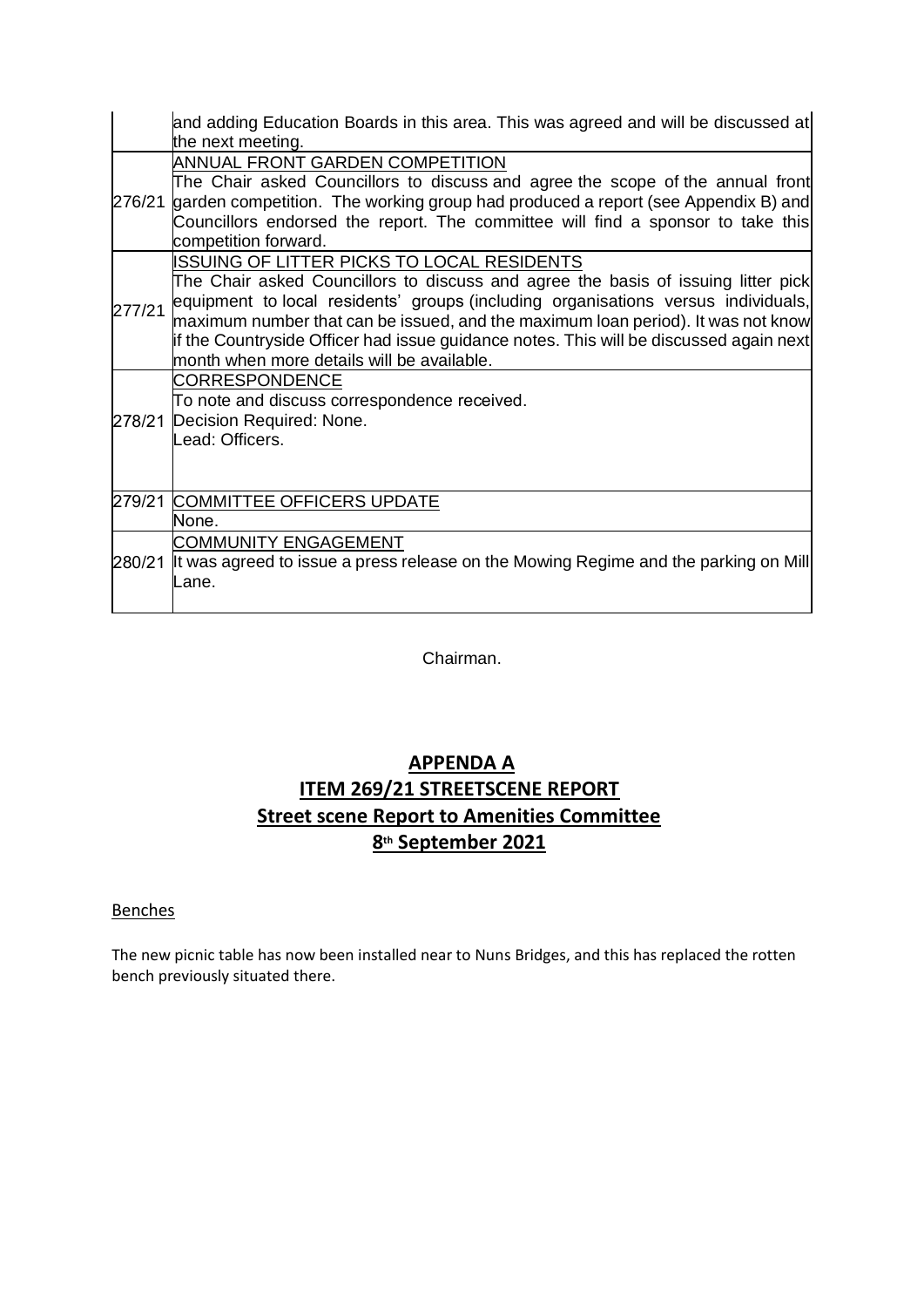

Before

After

The Bench was installed at Blaydon Bridge, but unfortunately after around a week of instalment the bench had its bolts cut off and tampered with. The Town Team received a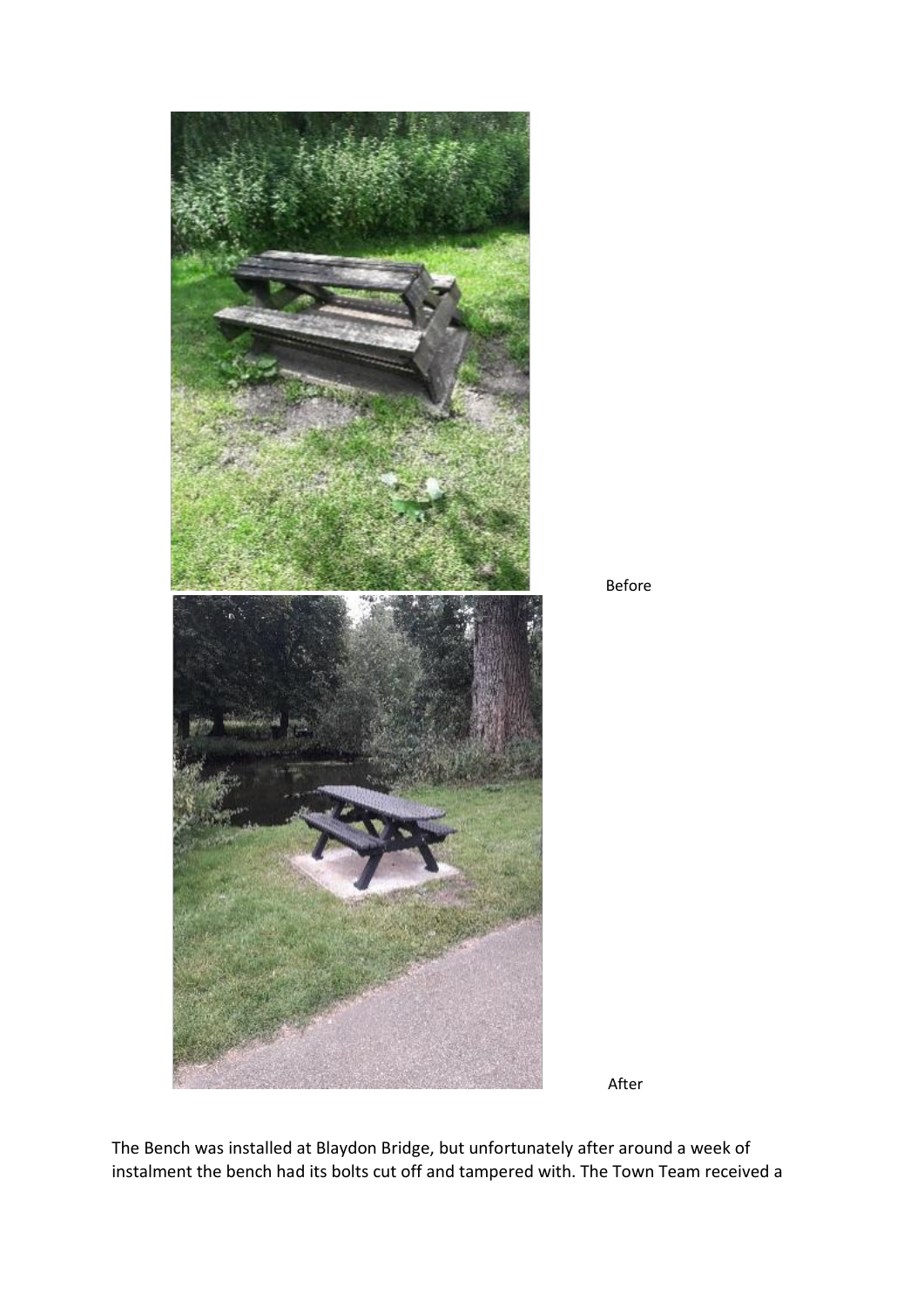Report of the incident and removed it promptly. We now plan to re visit and install a thick concrete pad and security bolts to prevent further problems

**Bins (Town Team manager)** 

These requests from the last meeting have now been completed by the Town Team.

• Salisbury Way: New concrete base & litter bin, with a 'dog mess allowed' sticker installed.

(This replaced the broken dog wate bin previously situated there)



Before

After

• Melford Common (Norfolk Road): New concrete base & litter bin, with a 'dog mess allowed' sticker installed. (This replaced the broken dog wate bin previously situated there)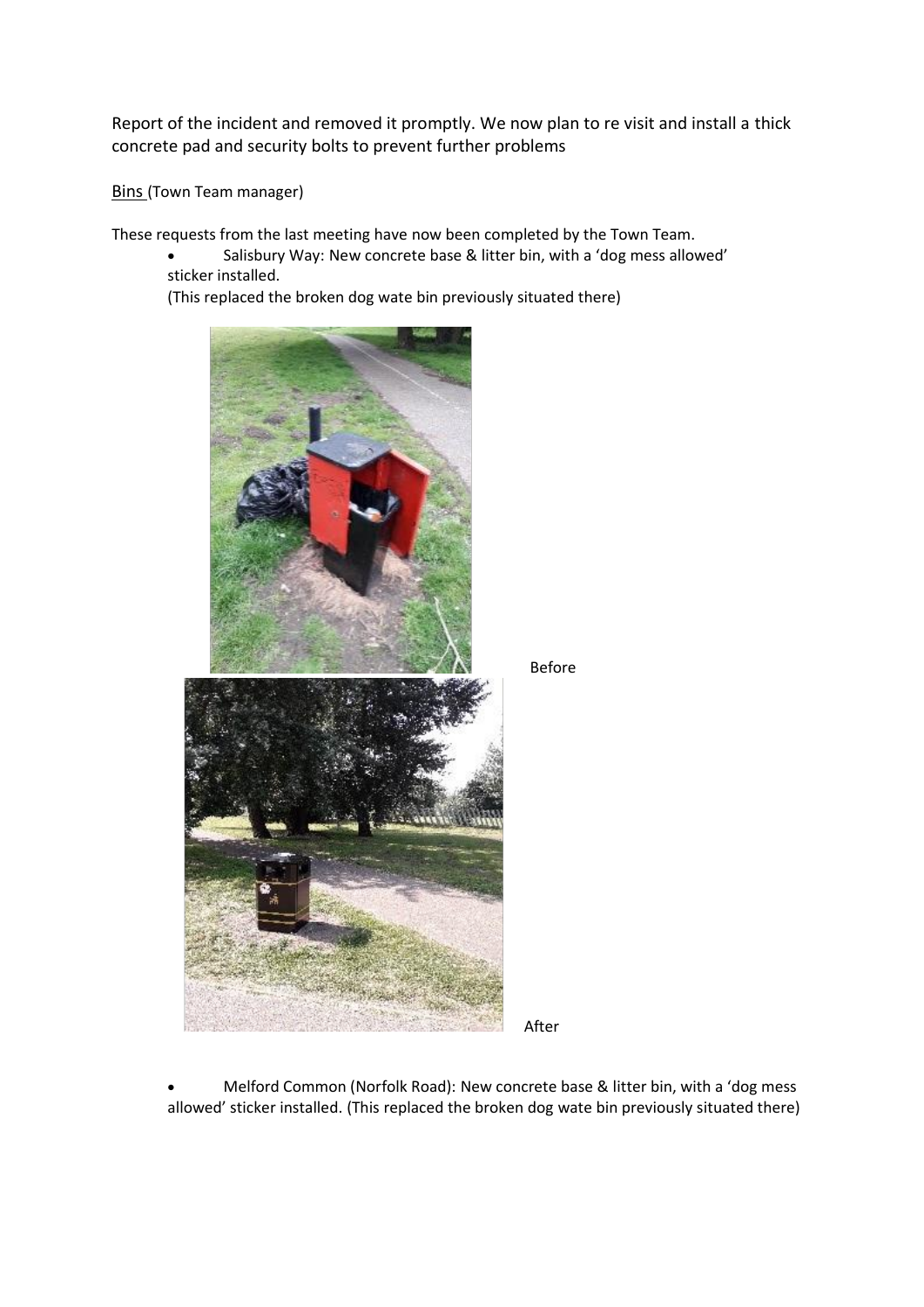The burnt-out bin on Abbey water meadows has now been replaced, with a 'dog mess allowed' sticker installed.

(The area was cleared of the melted plastic one)



• Bin to the back of Monks gate replaced. This replaced a corroded litter bin that had the door hanging off.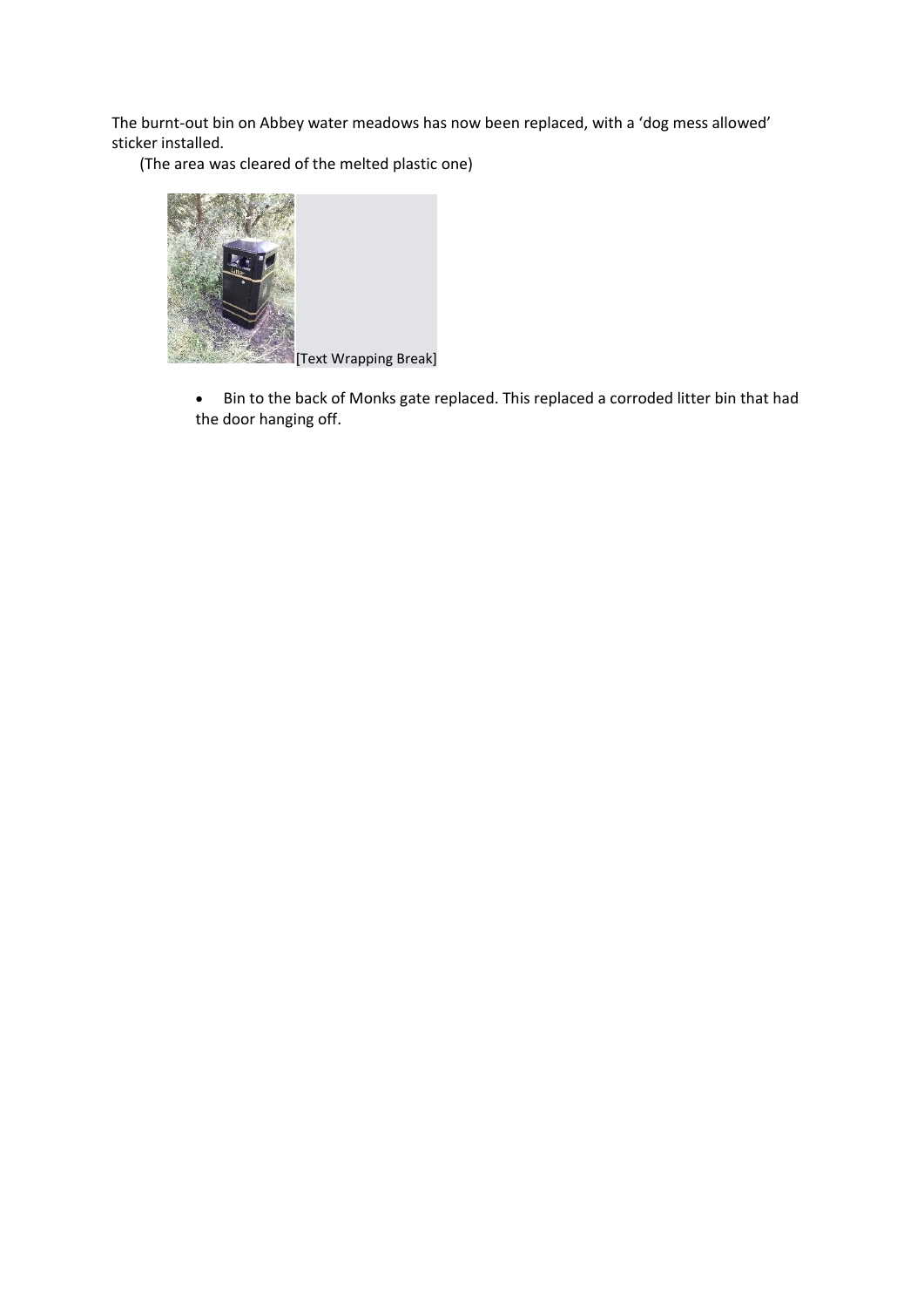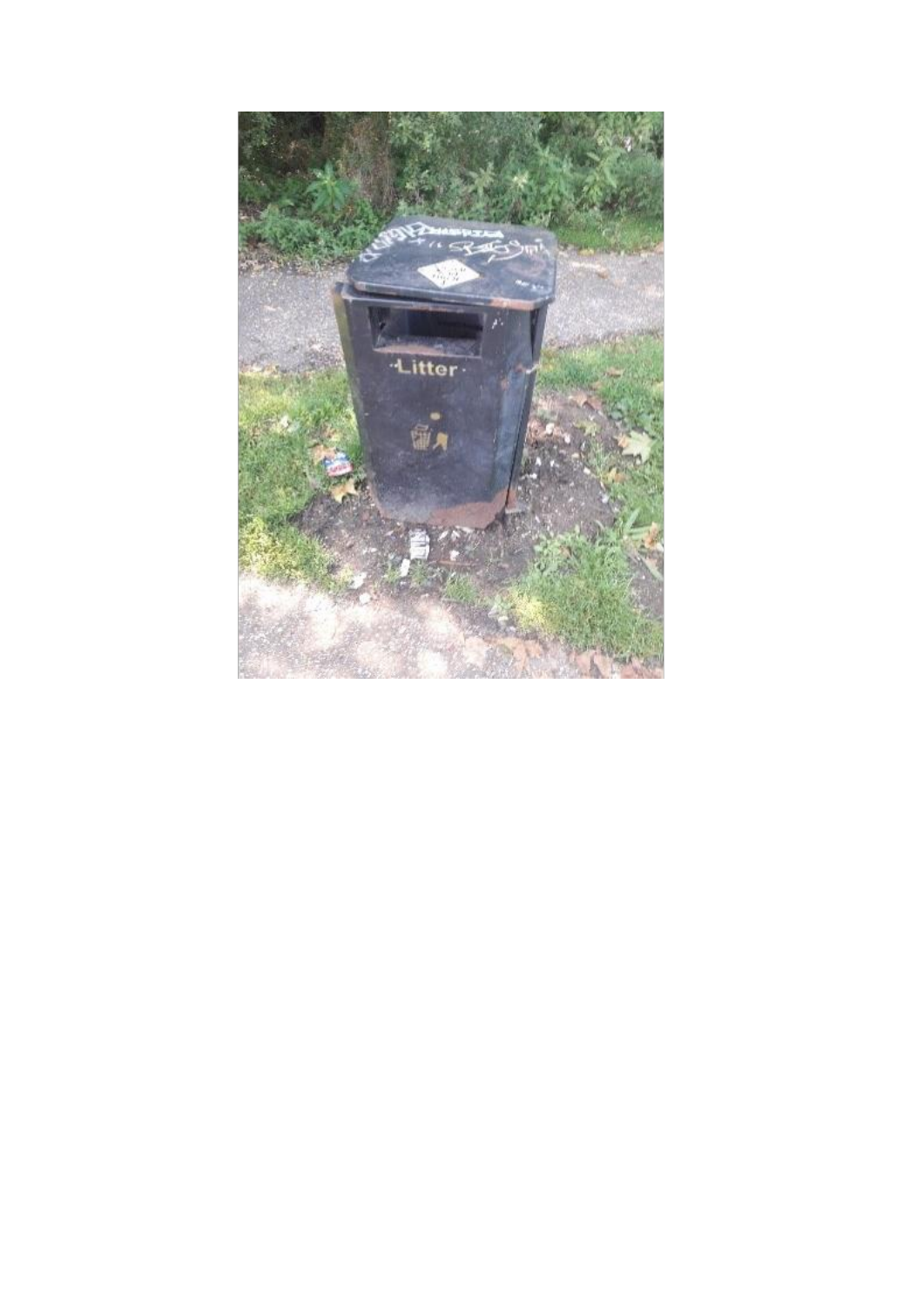

We have also recently had several Bins set on Fire around the Town and these was the old plastic type.

They have now been replaced with the standard Derby metal bin

• Thomas Payne Statue Area



• Top of White Hart Street (Breckland Council Paid for the re installation and bin)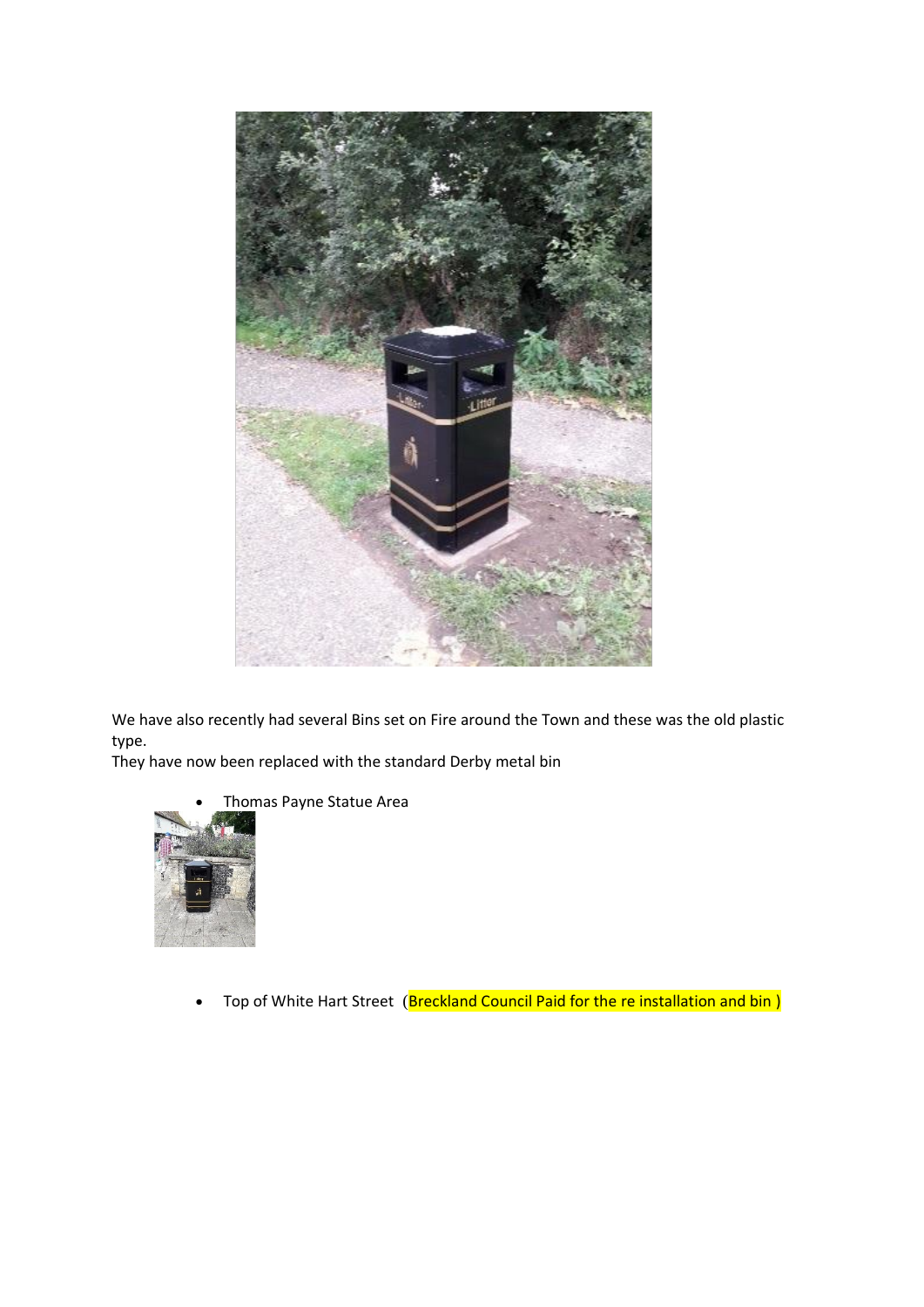

• The burnt-out bin on Abbey water meadows has now been replaced, with a 'dog mess allowed' sticker installed.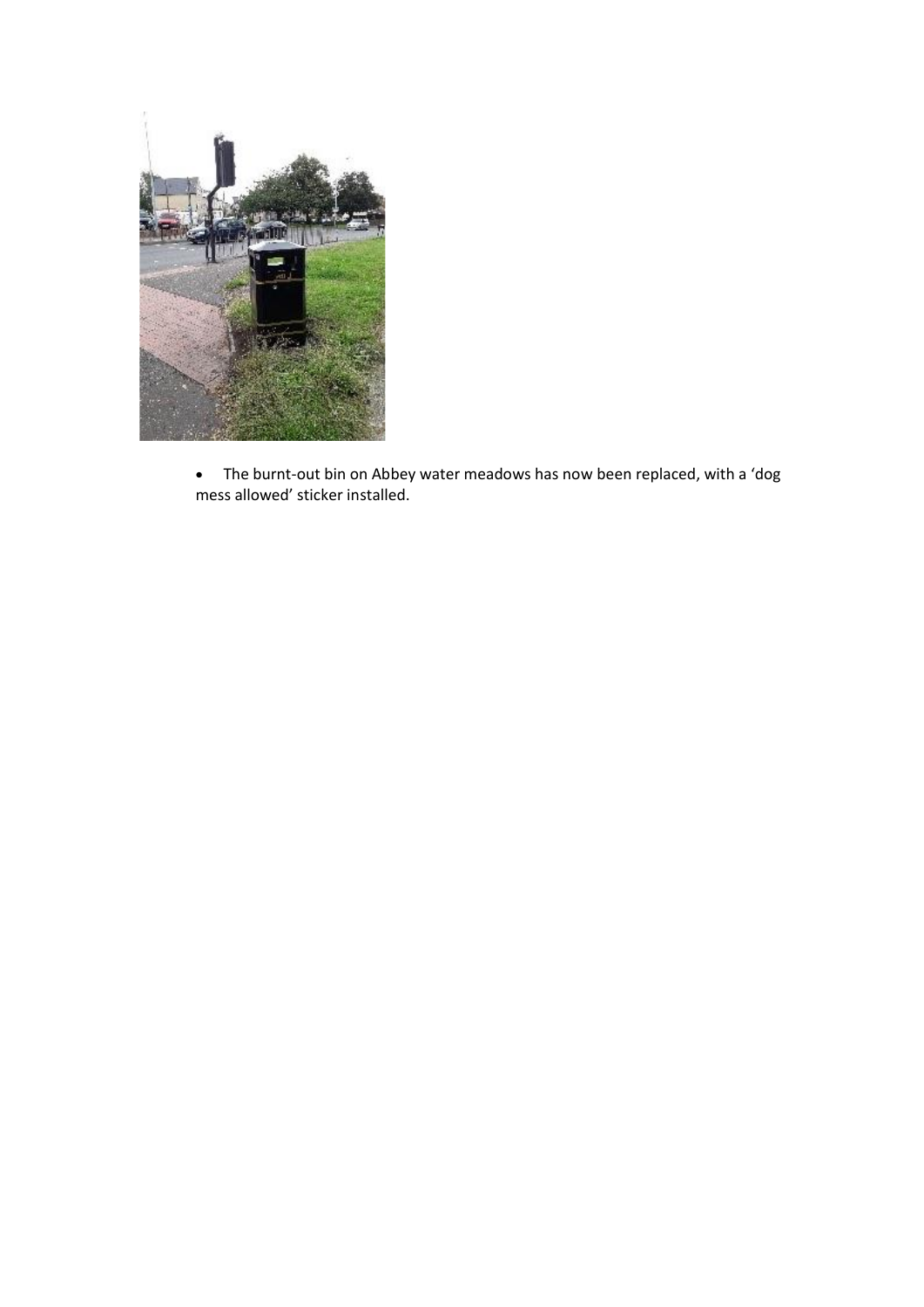

The cast iron open top bin has now been removed and a new bin base has been installed ready for a new bin to go in. The Bin will be in during the week commencing 06/09/2021.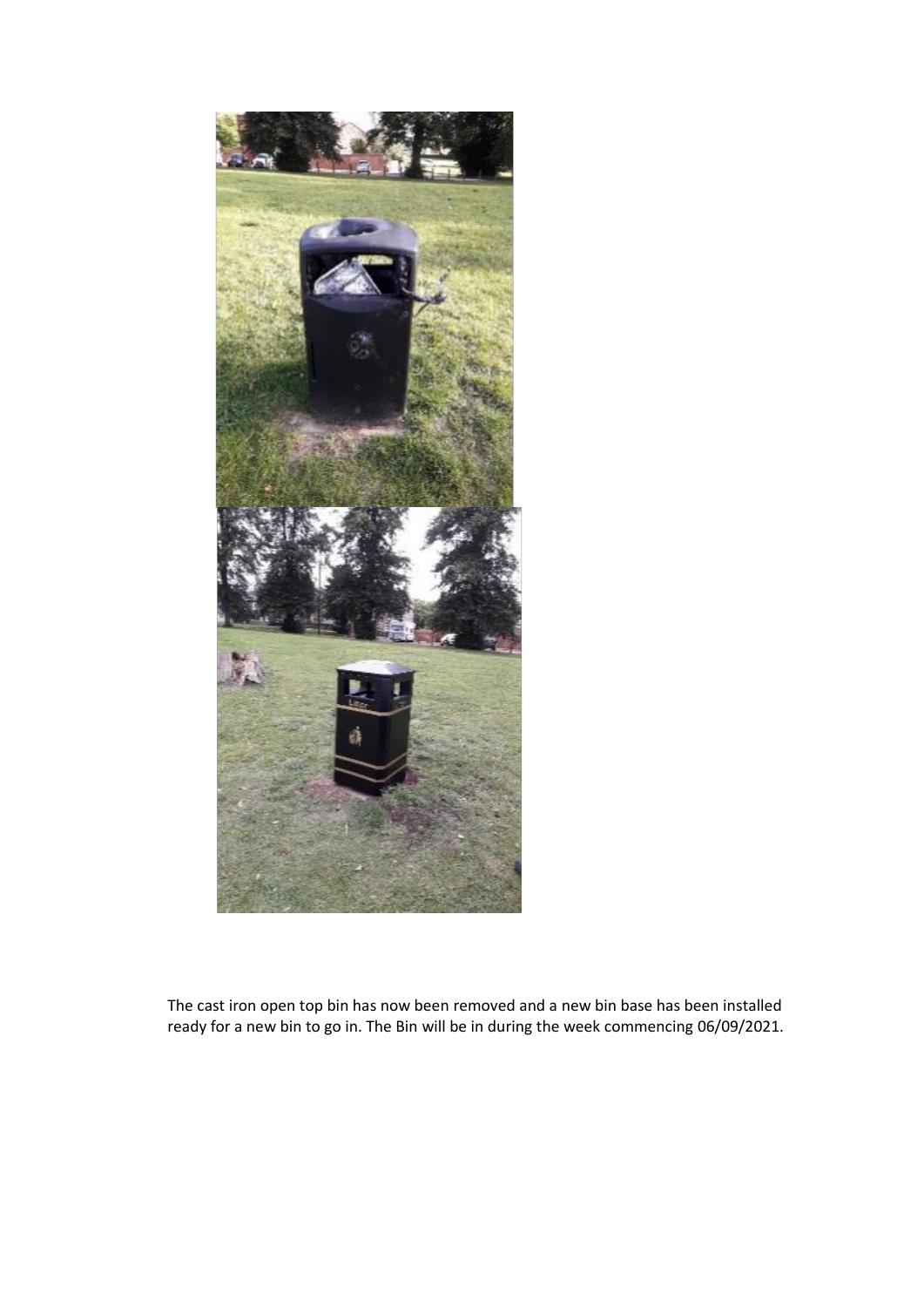

A request for a Dog waste bin to be put in on Barnham Cross Common has gone to Breckland Council/Serco, and we are now awaiting a response for approval. This was recently requested to encourage dog walkers to use the bin rather than the nearby fence posts.



A new bin has been installed for Breckland Council at the pathway between Station Road and Ben Culey. This has replaced an ongoing issue with the base and bin being vandalised. Breckland Paid for the installation and bin

The bollard has been re set after a recent report came through for the nuns' bridges car park.

## Play areas

There have been challenges with the playparks due to a backlog in getting our contractor on site and procuring replacement equipment when required. In order to keep the playparks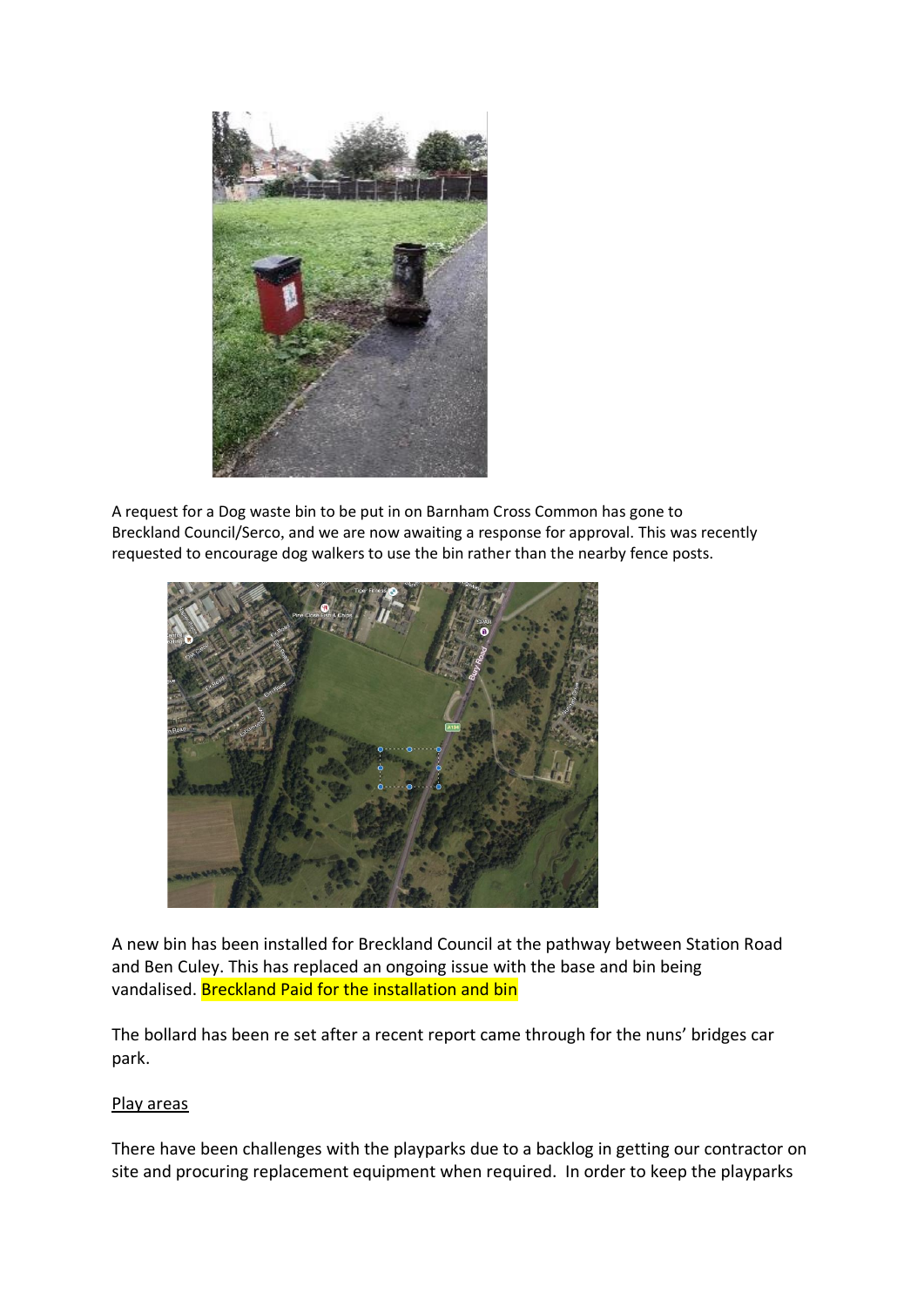open, we have taken the decision to remove unsafe equipment and keep the playpark open rather than close the playpark when one item or part of one item is unsafe.

We are going to prepare a refurbishment plan for the playparks to ensure that playpark equipment is renewed when required. This will be informed by the annual ROSPA inspection.

## **APPENDIX B**

#### **ITEM 276/21: ANNUAL FRONT GARDEN COMPETITION**

## **THETFORD GARDENING AND ENVIRONMENTAL AWARDS**

#### **Introduction**

Thetford Town Council is reintroducing its popular annual Best Kept Garden competition, recognising those residents that go above and beyond, keeping their front gardens neat, tidy, and presentable. As well as recognising residents' efforts, the annual awards will also note and commend local businesses for their floral displays which contribute to improved civic pride. For the first time, continuing its commitment to the environment and conservation, the Council will be introducing an environmental aspect to the awards, with new categories recognising local environmental projects and community volunteers.

#### **Aims**

- To promote and improve civic pride across Thetford
- To encourage gardening across the ages from children at pre-school to residents in the towns nursing homes, encouraging community participation
- To raise awareness of environmental issues, biodiversity, and sustainability
- To support Thetford Town Council's entry to Anglia In Bloom

#### **Award Categories**

Best Front Garden Award

Best Business Floral Display

Environmental Champion Of The Year

Environmental Project Of The Year

#### **Best Front Garden Award**

The Best Front Garden award is open to any garden within the parish of Thetford which is on public view from the road/pavement, and anything can be nominated from window boxes to large, landscaped gardens. So, whether you have a collection of window boxes, a container garden, or a large front garden – the judges will be looking for how you have made the best use of the space available. Gardens will be judged on their tidiness, flowers used, contribution to the environment and general innovation. Residents are encouraged to take a photo of their favourite Thetford garden and enter it into the competition by emailing the picture to the Council using the dedicated email address for the competition. Self-nomination is acceptable, and you can enter more than one garden.

#### **Best Commercial Property Display**